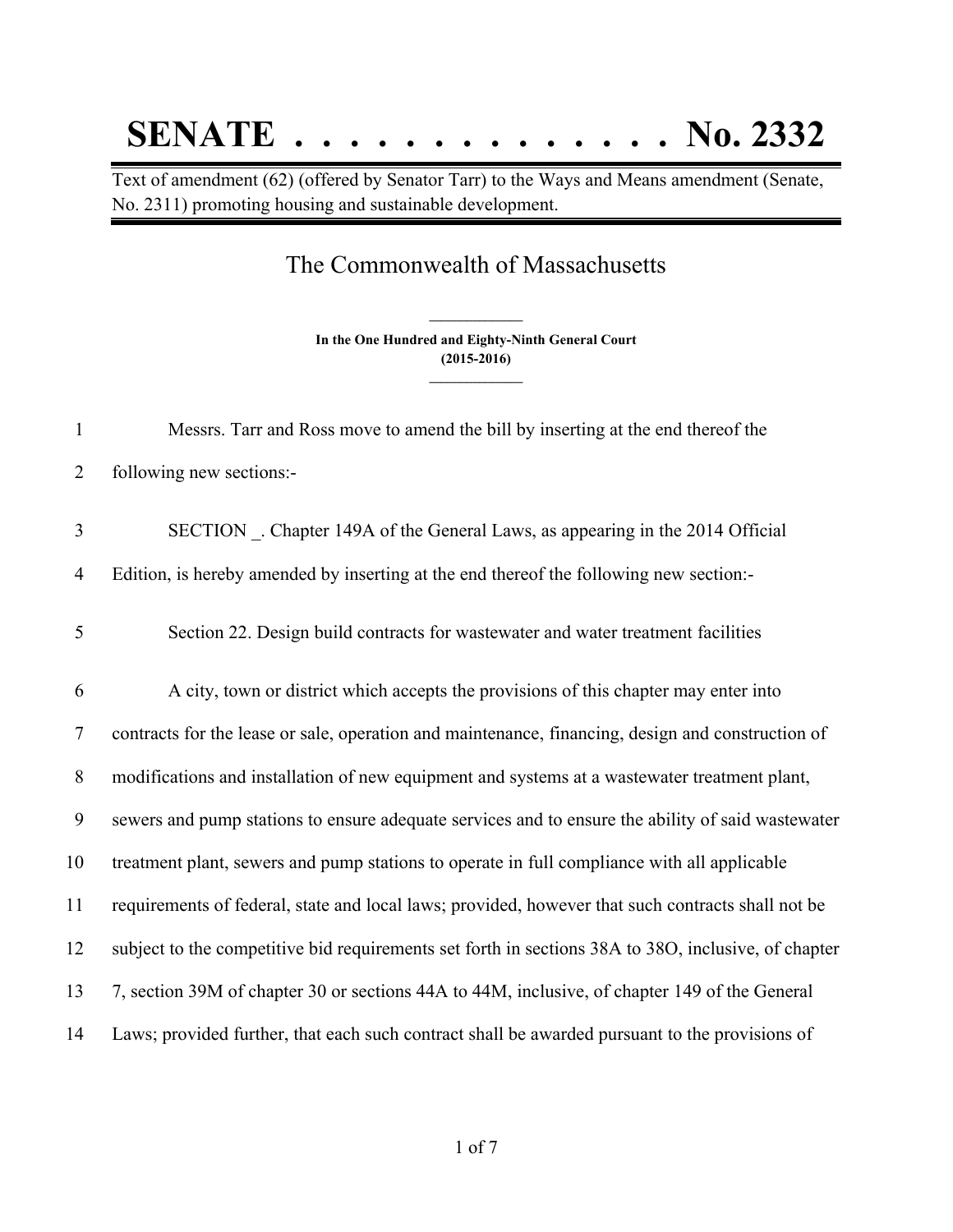chapter 30B of the General Laws, except for clause (3) of subsection (b), clause (3) of subsection (e) and subsection (g) of section 6 and sections 13 and 16.

 The requests for proposals for such contracts shall specify the method for comparing proposals to determine the proposal offering the lowest overall cost to the city or town including, but not limited to, all capital financing, operating and maintenance costs. If the city or town awards a contract to an offeror who did not submit the proposal offering the lowest overall cost, said city or town shall explain the reason for the award in writing.

 SECTION \_. (a) Notwithstanding the provisions of any general or special law to the contrary, contracts awarded pursuant to section 1 may provide for a term not exceeding 20 years and an option for renewal or extension of operations and maintenance services for one additional term not exceeding five years. The renewal or extension shall be at the sole discretion of the city or town in accordance with the original contract terms and conditions or contract terms and conditions more favorable to and acceptable to said city or town. Contracts entered into pursuant to this act may provide that, subject to a majority vote of the town meeting, or the city or town council, said city or town shall not be exempt from liability for payment of the costs to finance, permit, design and construct modifications or install new equipment and systems at the wastewater treatment plant, sewers and pump stations necessary to ensure the ability of said wastewater treatment plant, sewers and pump stations to operate in full compliance with all applicable requirements of federal, state and local laws; provided, however, that such costs shall be amortized over a period that is no longer than the useful life of such modifications, equipment and systems. Said city or town's payment obligations for all operations and maintenance services shall be conditioned on the contractor's performance of such services in accordance with all contractual terms.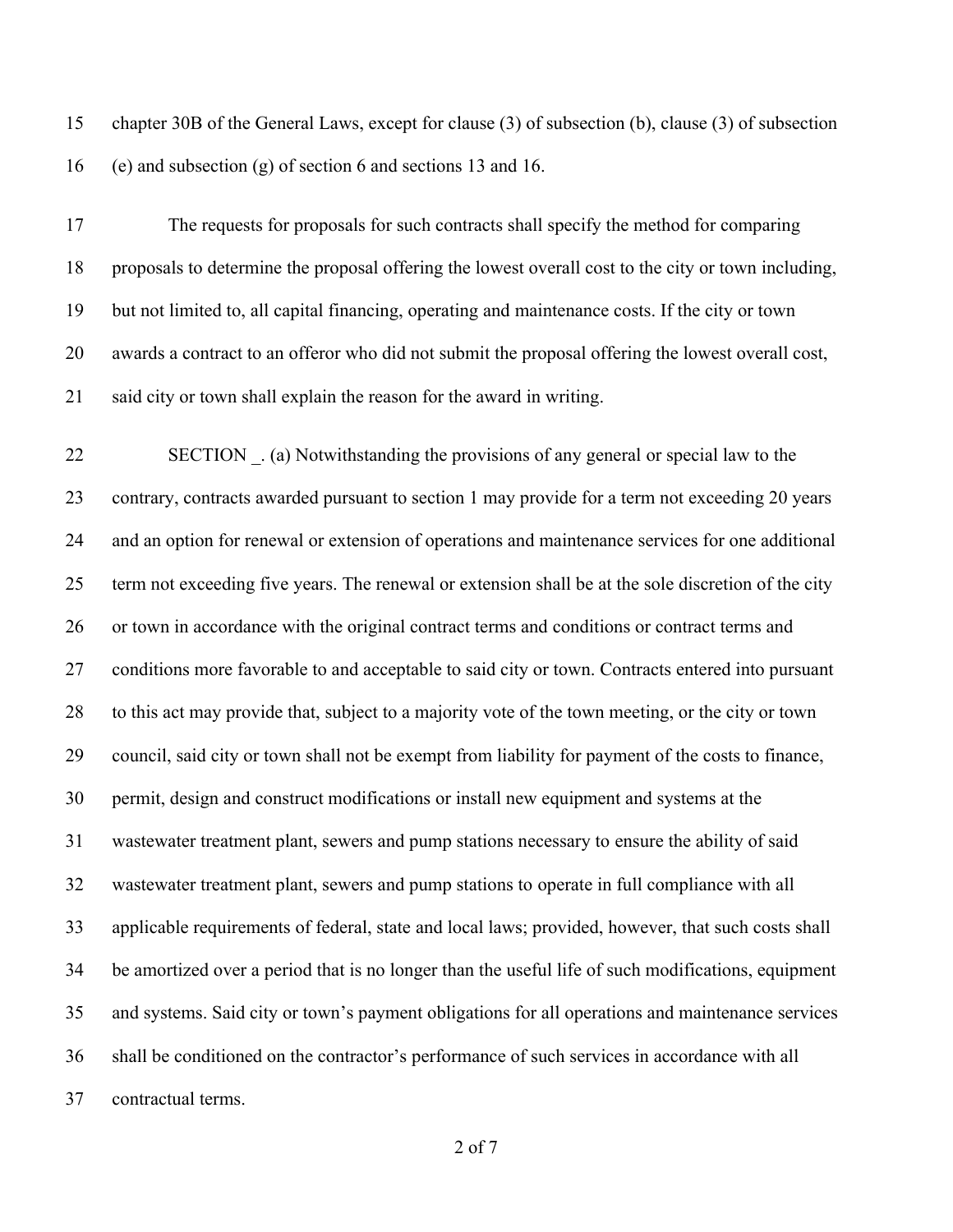(b) Contracts entered into pursuant to this act may provide for such activities as may be deemed necessary to carry out the purposes authorized herein including, but not limited to, equipment, facility or land sale or lease, equipment installation and replacement, performance testing and operation, studies, land sale or lease, equipment installation and replacement, performance testing and operation, studies, design and engineering work, construction work, ordinary repairs and maintenance and the furnishing of all related material, supplies and services required for the wastewater treatment plant, sewers and pump stations and the management, operation, maintenance and repair of and improvements to said city or town's wastewater treatment plant, sewers and related pump stations. 47 SECTION . The city or town, acting through its Chief Procurement Officer established pursuant to chapter 30B, shall solicit proposals through requests for proposals which shall include those items in paragraphs (1) and (2) of subsection (b) of section 6 of chapter 30B of the General Laws and proposed key contractual terms and conditions to be incorporated into the contract, some of which may be deemed mandatory or nonnegotiable; provided, however, that the requests for proposals may request proposals or offer options for fulfillment of other contractual terms and such other matters as may be determined by said city or town. 54 SECTION . The Chief Procurement Officer shall make a preliminary determination of the most advantageous proposal from a responsible and responsive offeror taking into consideration price, estimated life-cycle costs and other evaluation criteria set forth in the request for proposals. Said Chief Procurement Officer may negotiate all terms of the contract not

deemed mandatory or non-negotiable with such offeror. If, after negotiation with such offeror,

said Chief Procurement Officer determines that it is in said city or town's best interests, said

Chief Procurement Officer may determine the next most advantageous proposal from a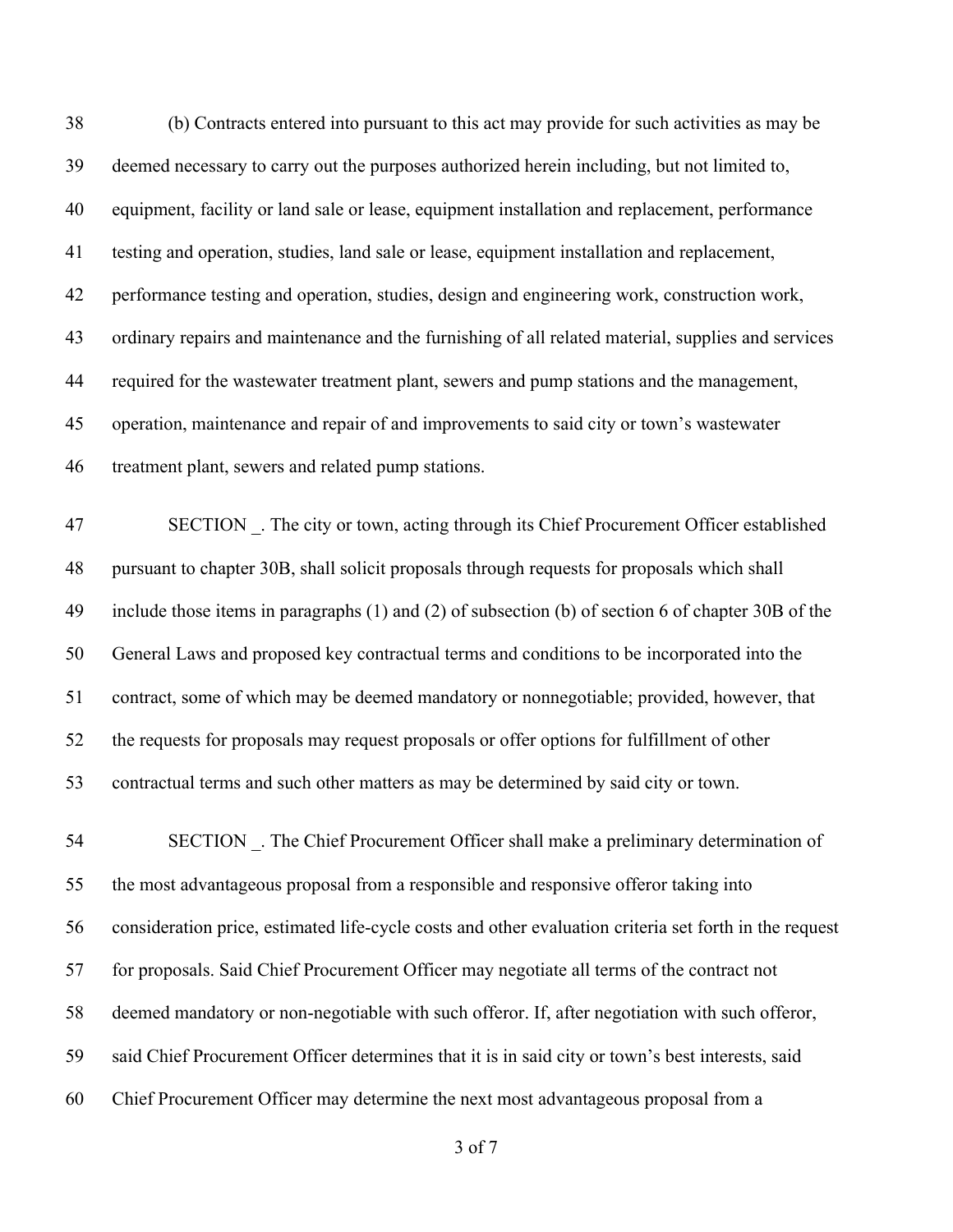responsible and responsive offeror taking into consideration price, estimated life-cycle costs and other evaluation criteria set forth in the request for proposals and may negotiate all terms of the con- tract not deemed mandatory or nonnegotiable with such offeror. Said Chief Procurement Officer shall award the contract to the most advantageous proposal from a responsible and responsive offeror taking into consideration price, estimated life-cycle costs, the evaluation criteria set forth in the request for proposals and the terms of the negotiated contract. Subject to the approval of the board or officer authorized to enter into contracts on behalf of the city or town and, with respect to any contract in excess of five years, the authorization of the town meeting or the city or town council, said Chief Procurement Officer shall award the contract by written notice to the selected offeror within the time for acceptance specified in the request for proposals. Such award shall be subject to sections 5 and 6. The parties may extend the time for acceptance by mutual agreement.

 SECTION \_. Notwithstanding any other provisions of this act, it shall be a mandatory term of any request for proposals issued by a city or town which already operates a wastewater treatment plant staffed by municipal employees and of any contract entered into by said city or town with any party regarding the subject matter of this act that any party which has entered into a contract pursuant to the terms of this act with said city or town shall require, in order to maintain stable and productive labor relations and to avoid interruption of the operation of the plant and to preserve the health, safety and environmental conditions of residents of said city or town and surrounding communities, that all employees working on the operation and maintenance of the wastewater treatment plant, sewers and pump stations be offered employment 82 by any party entering into a contract with said city or town for the operation and maintenance of said facilities and that any such party entering into a contract with said city or town, shall adopt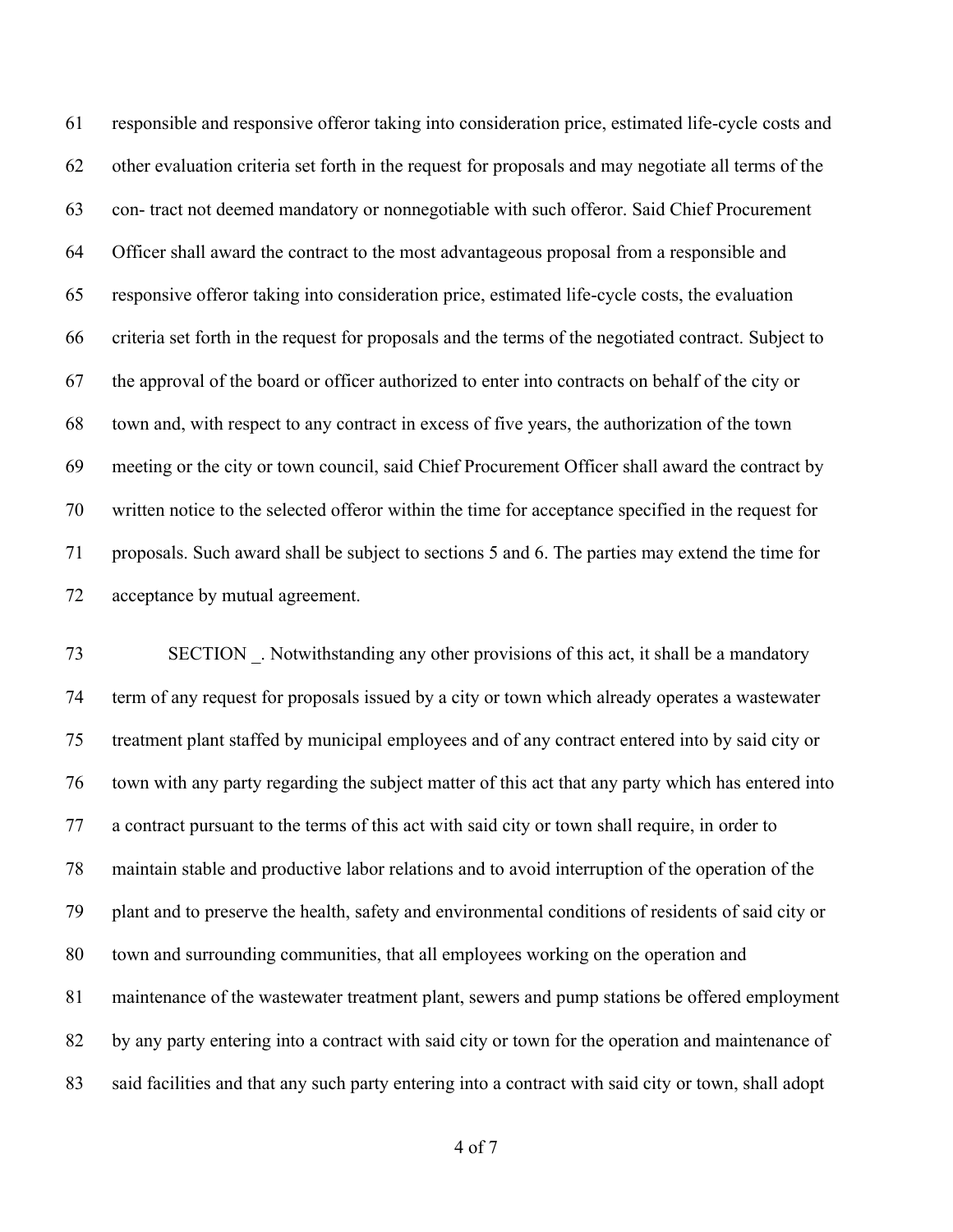all terms and conditions of employment provided by the last applicable labor agreement negotiated between the labor organization representing said employees and the applicable employer who has most recently employed said employees prior to entering into any contract pursuant to this act; provided, however, that any party entering into such contract with said city or town pursuant to this act shall pay all of said employees not less than the sum of applicable wages paid to said employees by the previous employer. Any such party entering into such contract with said city or town shall negotiate a successor agreement with the last applicable labor organization representing said employees prior to the expiration of the existing contract. Such parties shall agree to meet its legal obligations with regard to any labor organization representing employees engaged in the operation and maintenance of the wastewater treatment plant, sewer, and pump stations described herein. Notwithstanding any general or special law to the contrary, any party entering into such contract with said city or town shall provide all employees of said city or town working on the operation and maintenance of the wastewater treatment plant, sewers and pump stations with all of the rights and benefits, including retirement and pension benefits, that are at least equal to said employees' benefits provided by said city or town. Notwithstanding any other provisions of this act, any proposal not complying with the above terms shall be disqualified from consideration.

101 SECTION . Subject to the provisions of this act, any contract awarded hereunder shall be subject to such terms and conditions as the city or town shall determine to be in its best interests. Any such contract shall provide that, prior to the construction of modifications or installation of equipment and systems, said city or town shall cause a qualified wastewater engineer to independently review and approve plans and specifications for such modifications, equipment and systems. Such contract shall further provide that prior to said city or town's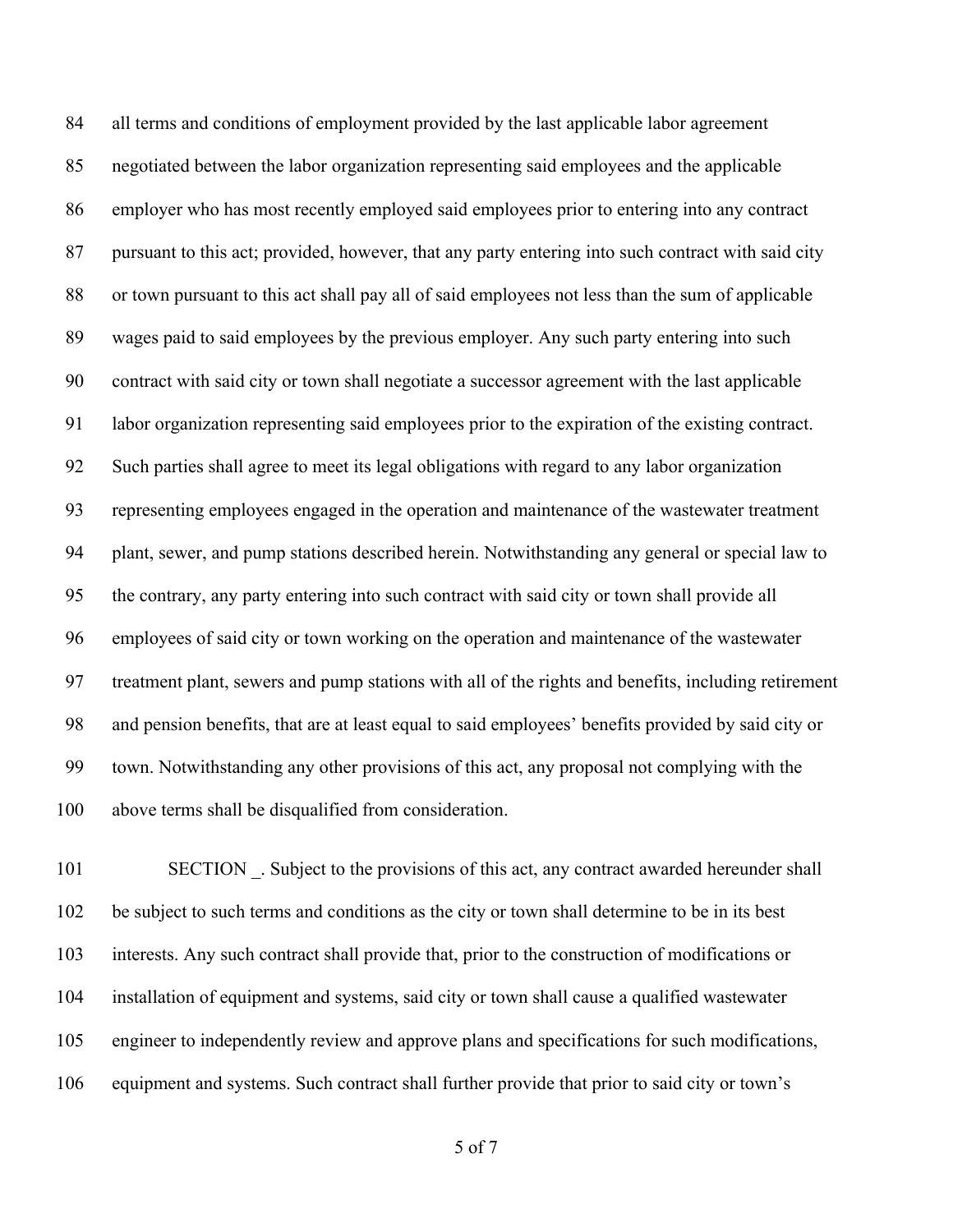acceptance of any modifications, equipment or systems, including work undertaken pursuant to section 8 and estimated to cost more than \$100,000, said city or town shall cause a qualified wastewater engineer to inspect such modifications, equipment and systems and certify that the construction or installation has been completed in accordance with the approved plans and specifications.

112 SECTION . Notwithstanding the provisions of any general or special law or rule or regulation to the contrary, the department of environmental protection may issue project approval certificates with respect to a contract procured pursuant to this chapter for wastewater treatment facility improvements, and any design and construction services included in such contract shall be eligible for assistance under the water pollution abatement trust established by section 2 of chapter 29C of the General Laws.

118 SECTION . The provisions of any general or special law or rule or regulation relating to the advertising, bidding or award of contracts, to the procurement of services or to the construction and design of improvements shall not be applicable to any selected offeror which is awarded a contract pursuant to this act, except as provided in this section. The construction of any new capital improvement or any renovation, modernization, installation or replacement work estimated to cost more than \$100,000, not specifically included in the initial contract for the lease or sale, operation and maintenance, design and construction of the wastewater treatment 125 plant, sewers and pump stations, shall be procured on the basis of advertised sealed bids; provided, however, that bids need not be solicited if the contractor causes such construction, renovation, modernization, installation or replacement work to be completed without direct or indirect reimbursement from the city or town or other adjustment to the fees or costs paid by said city or town including, but not limited to, any adjustment to sewer rates paid by said city or